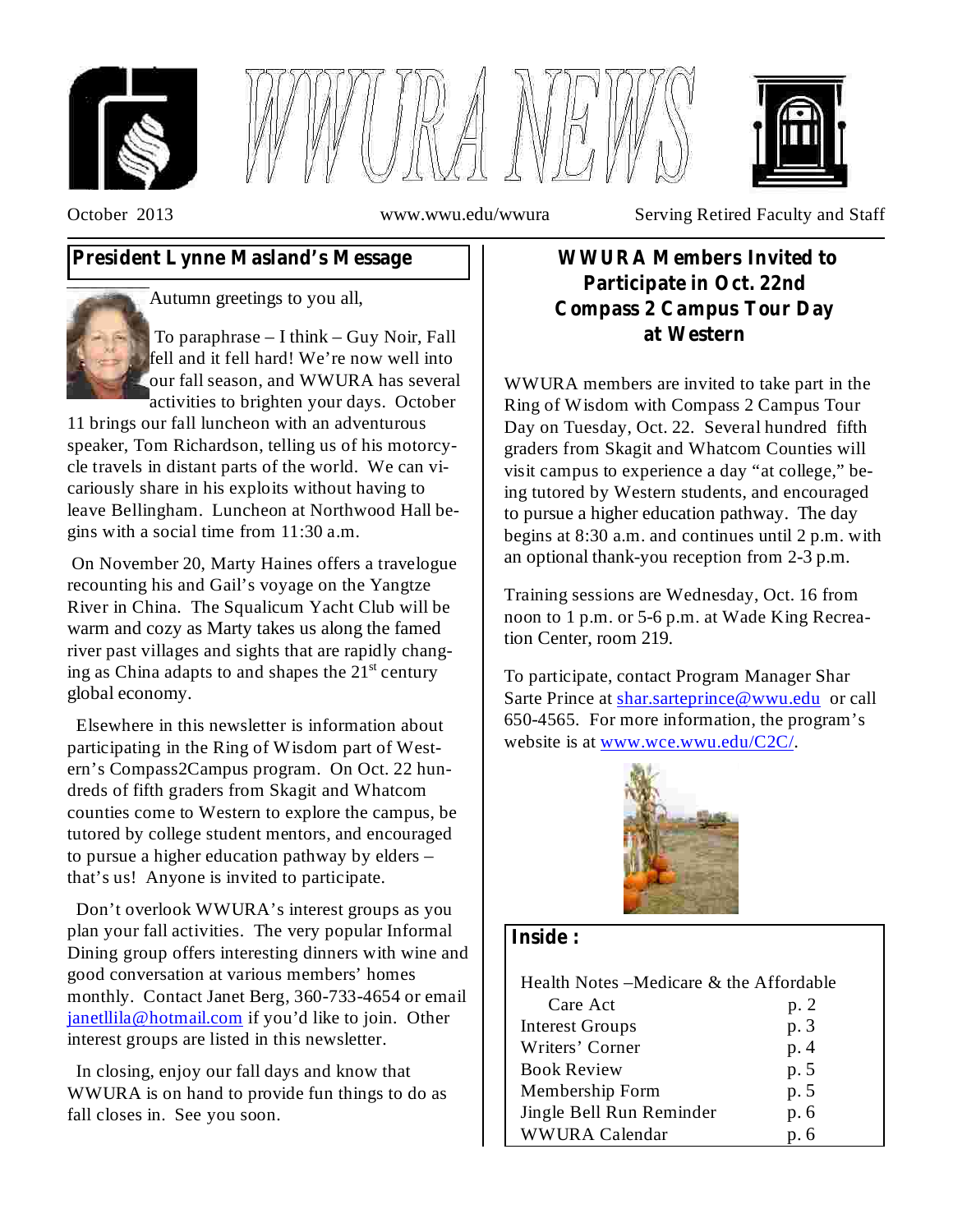# **October 2013 Health Notes by Evelyn Ames Medicare and the Affordable Care Act: What Does It Mean for You?**

Essentially, a person on Medicare does not have to do anything or buy anything extra in relation to the Affordable Care Act (ACA). "Medicare Part A and Advantage plans fully qualify as insurance under the new law. And nothing significant about Medicare is changing in 2014. Benefits and programs will work the same as they do now" (*Consumer Reports*, Nov 2013, p. 32). Of interest to those who recently retired and enrolled in Medicare, and have a younger spouse, is that the nonworking "younger spouse can buy a plan on the marketplace and not worry about getting turned down or charged extra on the basis of a pre-existing condition" (p.32).

The following information is quoted from http://www.medicare.gov/about-us/affordable-care-act/affordablecare-act.html.

#### **Top 5 things to know about the Affordable Care Act (ACA) if you have Medicare:**

#### **Your Medicare coverage is protected.**

Medicare isn't part of the Health Insurance Marketplace established by ACA, so you don't have to replace your Medicare coverage with Marketplace coverage. No matter how you get Medicare, whether through Original Medicare or a Medicare Advantage Plan, you'll still have the same benefits and security you have now. You don't need to do anything with the **Marketplace** during Open Enrollment.

- You get more preventive services, for less. Medicare now covers certain preventive services, like mammograms or colonoscopies, without charging you for the Part B coinsurance or deductible. You also can get a free yearly "Wellness" visit.
- You can save money on brand-name drugs. If you're in the donut hole, you'll also get a 50% discount when buying Part D-covered brand-name prescription drugs. The discount is applied automatically at the counter of your pharmacy—you don't have to do anything to get it. The donut hole will be closed completely by 2020.
- Your **doctor gets more support.** With new initiatives to support care coordination, your doctor may get additional resources to make sure that your treatments are consistent.
- The ACA ensures the protection of Medicare for years to come. The life of the Medicare Trust fund will be extended to at least 2029—a 12-year extension due to reductions in waste, fraud and abuse, and Medicare costs, which will provide you with future savings on your premiums and coinsurance.

Two federal governmental web sites, one with videos, provide insight: https://www.healthcare.gov/ http://www.youtube.com/watch?v=G7FyUbIVCuY&feature=plcp&context=C45a0a3aVDvjVQa1PpcFN4csj 9By8rCO1G7UZ\_KUuEny2auTG1czY%3D. The November 2013 issue of *Consumer Reports* includes a guide and listing of private health plan rankings and Medicare Advantage health plan rankings from the National Committee for Quality Assurance (NCQA), a non-profit health care quality measurement group. For one explanation of myths/concerns about the ACA, consider Jeffery Young's article ("The Biggest Myth about Obamacare") at Huffington Post. Web site is: http://www.huffingtonpost.com/2013/09/23/obamacarechange n 3975425.html.

A long list of media sources with corresponding news stories is at http://www.healthpocket.com/press. At http://www.healthpocket.com/media is information about the premise of HealthPocket.

Washington State: www.wahealthplanfinder.org compares private health insurance, plans, costs, coverage levels); at Whatcom Alliance for Health Advancement (http://www.whatcomalliance.org/) a "get-enrolled" list of in-person assister organizations is listed. WAHA is a valuable source for health care information. It is located at 800 E. Chestnut. Lower level, Suite 2.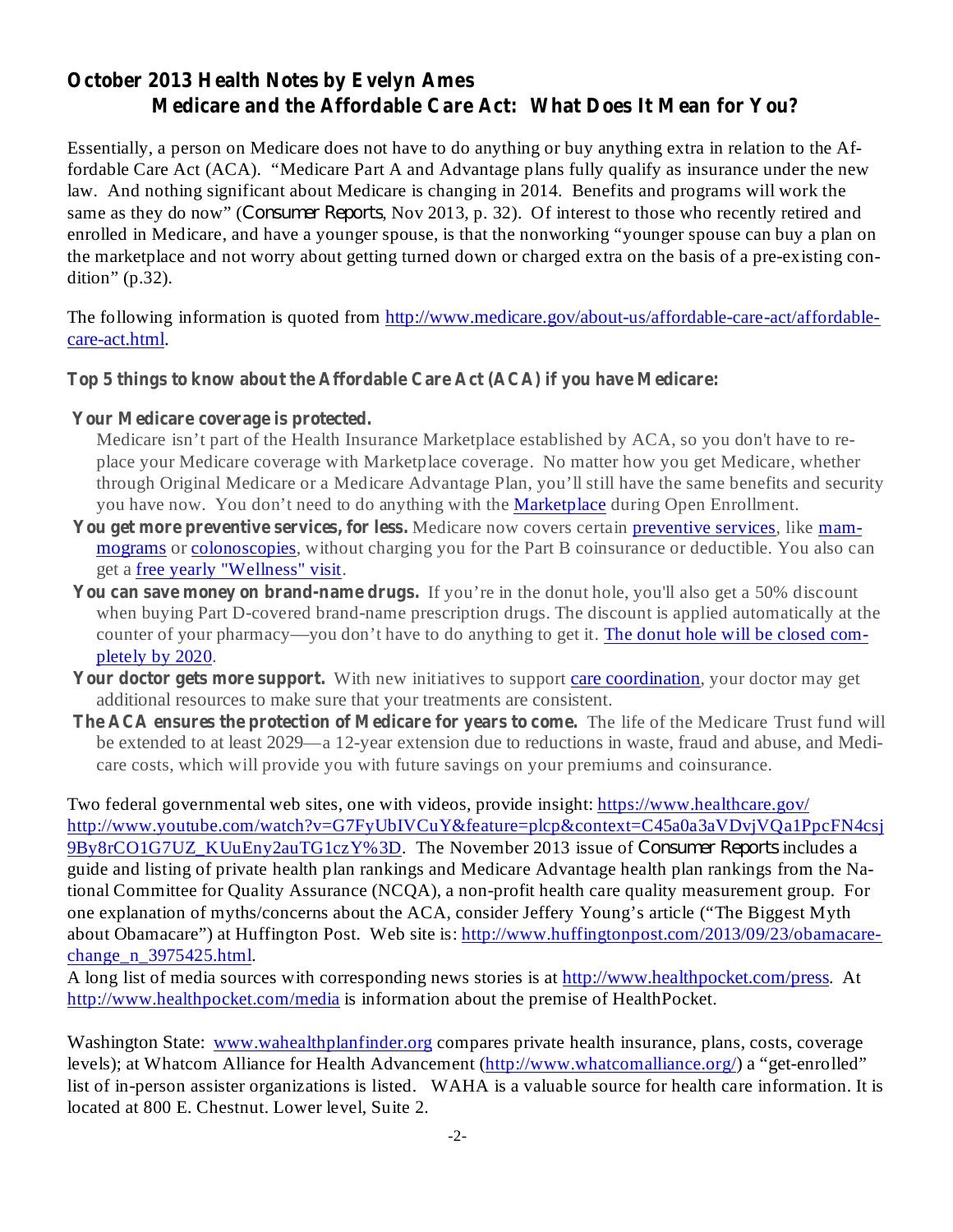# **INTEREST GROUPS**

If you are interested in one of the groups please call or email the contact person.

**BOOK GROUP** --Donna Moore, 360-733-5769 <donnafmoore12@gmail.com> We will meet Tuesday, Oct. 15 at 2:30 P.m. at Donna Moore's home at 346 Bayside Rd. October's book is *The Light Between Oceans* by M. L. Stedman November's book is Let the Great World Spin by Colum McCann



**BRIDGE GROUP** --Nicholas Bullat, <gnbmaestro@gmail.com> Meets the 4th Tuesday of the month at member's homes. We will meet October 22nd at Carol Radke's home, 508 Lyla Lane, 733-5876

**INFORMAL DINING --** Janet Berg, 360-733-4654, <janetlila@hotmail.com>

Meets in small groups each month at member's homes. Dining starts in October. If you are not a member and would like to join, please call Jan Berg.

**OPERA GROUP**--Evelyn Ames, 360-734-3184, <Evelyn.ames@wwu.edu>.

**Metropolitan Opera HD Series for 2013-2014,** check this website for cast and dates of encores: This group usually attends the opera independently or in small groups. Call Evelyn if you need a ride. http://www.metoperafamily.org/metopera/liveinhd/LiveinHD.aspx In the left corner is Participating Theaters (click on United States and/or Canada for listing). There are 10 HD showings this season. Running times of each opera are listed at main web site.

Oct. 26 at 9:55 a.m. Shostakovich's *The Nose*. Encore Oct. 30 at 6:30 p.m.

Nov. 9 at 9:55 a.m. Puccini's *Tosca*. Encore Dec. 18 at 6:30 p.m.

**Lincoln Theater in Mt. Vernon:** http://www.lincolntheatre.org/welcome (click on calendar) Check the **Pickford Film Center** for European opera showings: http:/pickfordfilmcenter.org/

**SKIING** - Charlie Way, 360-734-0649

**WRITER'S GROUP** - Evelyn Wright, 676-0227,<ewright410@comcast.net>

Meets twice a month. The groups are kept small so there is time for reading and critiquing each other's work. The first group is now closed, but if you are interested in a second group call Bill Smith, 647-4534, <rhetor16@yahoo.com>

### **2013-2014 WWURA Officers**

President—Lynne Masland 671-1686 President Elect—TBA Past President—Nanette Davis 676-9821 Secretary– Donna Moore 733-5769 Treasurer– John Reay 733-1195

### **Board Members**

| Nanette Davis             | 671-1686 | Bob McDonnell 650-0626                 |
|---------------------------|----------|----------------------------------------|
| Kirsti Charlton           | 393-7187 | Erlene Poole 671-1005                  |
| Rudi Weiss                | 733-9155 | Patricia Roberts 676-2593              |
| <b>Bill Smith</b>         | 647-4534 |                                        |
| Lynne Masland             | 676-9821 | <b>Newsletter Editor—Margaret Woll</b> |
| Larry Richardson 671-4277 |          | Webmaster-John Woll                    |
|                           |          |                                        |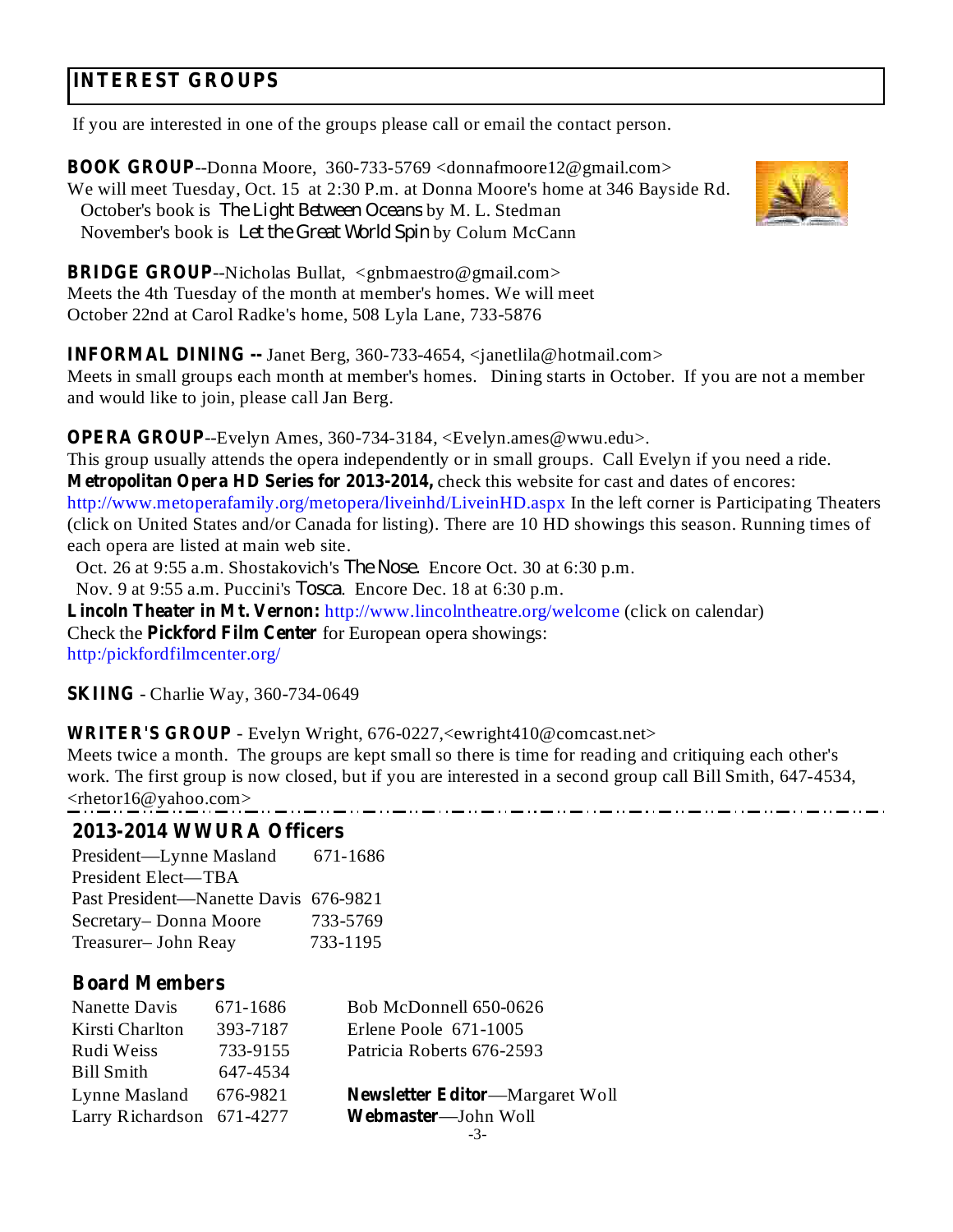#### **The Miracle of Mindfulness**

Submitted by Nanette Davis

Mindfulness is an ancient religious practice that's been rediscovered to meet everyday challenges in our fast-paced world. This meditation technique involves focusing your attention on the present moment that benefits both mind and body. "It's the mind-body effect that's getting a lot of press and research, and for good reason. It works, and there's scientific support behind that," says Harvard Medical School professor Dr. Herbert Benson.\* That's why mindfulness has become a popular remedy for everything from stress reduction to chronic pain management.

Once reserved for the province of Buddhist monks, mindfulness has now entered the mainstream as a means to master, restore and heal ourselves. Proponents also say that mindfulness is a path to inner awakening, and can facilitate a shift to a higher level of ethics and compassion.

The seeds for the current popularity of the practice were largely planted by the book *The Miracle of Mindfulness.* Its author, Thich Nhat Hanh, is a Vietnamese Buddhist monk, nominated for a Nobel Peace Prize by Martin Luther King, Jr. Decades of research have shown that mindfulness decreases tension and reduces the symptoms of depression, anxiety and hostility. Mindfulness has been promoted as providing optimal conditions for learning, and developing such skills as:

Heightened attention and concentration; Emotional and cognitive awareness and understanding; Bodily awareness and coordination; Interpersonal awareness, social responsibility and empathy; Deep relaxation and stress reduction; Improved ability to regulate physical and emotional pain; and Greater sense of the "big picture."

In the medical community, mindfulness is seen as a path to improved physical health, as well as a supplement to traditional medicine. The Center for Mindfulness at the University of Massachusetts Medical School uses several approaches to teach this practice. One exercise involves taking 20 minutes to eat two raisins. Participants notice how the raisins look and smell. They feel the texture. And, finally, they taste and chew them. The Center's director, Saki Santorelli, emphasizes: "People who come to our clinic don't care about Buddhism or any '-ism.' They're suffering and want relief. Mindfulness helps them tap inner resources."

At its most basic level, and free of religious associations, mindfulness involves an awareness of our internal environment of thoughts, bodily sensations and feelings as vibrating energy. Energy, by its nature, is in a constant state of motion, which changes from instant to instant. Thoughts are "things," which seek to manifest in material form. When we are in a state of mindfulness, we become the witness—the compassionate, nonjudgmental observer—who lives in the moment. As a compassionate witness, there is neither past nor future—in other words, no expectations. There is only now. What a relief. We can begin with a new slate each moment. Once we are aware of our thoughts, attitudes, feelings and actions, we can change them to meet new circumstances—especially helpful for aging brains and bodies.

\*Harvard Health Letter, September 2013, p. 6.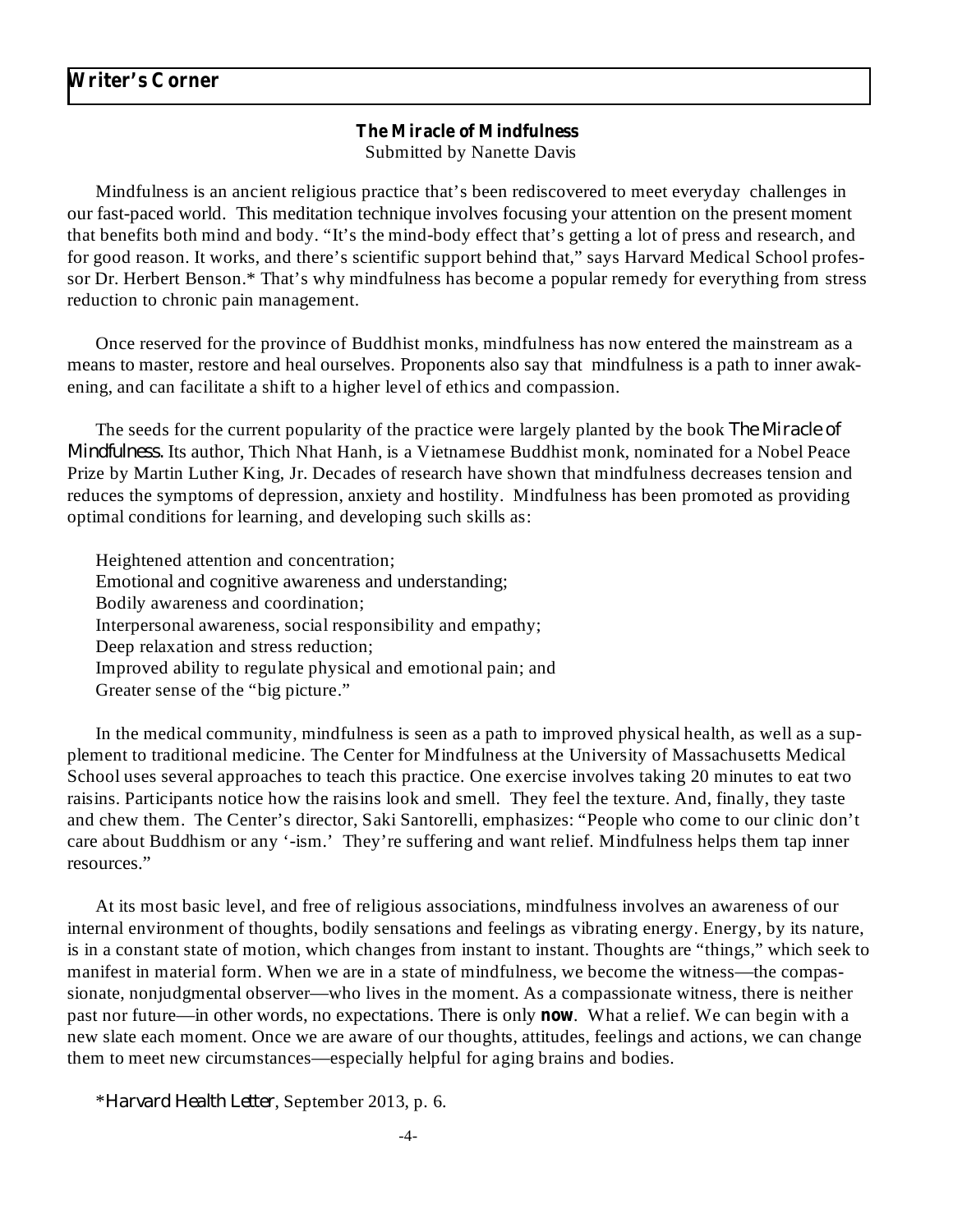#### **Book Review**

#### Submitted by Bob McDonnell **Elmore Leonard's Review**

Few people get a NY Times obit on the front page. Elmore Leonard did, after a long and distinguished career as a writer. He died on August 20. Some sixty years ago, Leonard began writing Westerns, five of which became movies. *Hombre*, named by the Western Writers of America one of the best 25 Westerns ever written, became a movie starring Paul Newman.

Then Leonard turned to writing crime novels. Many became movies, notably Get Shorty, with John Travolta as the unforgettable Chili Palmer, a Florida loan shark who goes to Hollywood to collect a debt and ends up making a movie. Leonards's last novel, *Raylan*, features Raylan Givens, a fascinating figure from two previous novels and from the current FX television series Raylan. Givens, a laconic US marshal operating in Harlan County, Kentucky, is fully equal to the body part snatchers, hillfolk drug dealers, grifters who populate the novel. For me, the addicting qualities of Leonard's work are his dialogue, his characters, and his imaginative, fully realized settings. The settings are the grittier parts of large cities like Detroit and Miami, Florida, Djibouti, Harlan County. Leonard's characters are mobsters, low lifers, cops, people on the make. The dialogue is colorful, evocative, memorable, spare.

In 1995 British writer Martin Ames described Leonard's traits as a writer as "gifts—of ear and eye, of timing and phrasing—that even the most indolent and snobbish masters of the mainstream must vigorously covet." Raylan the novel is among his best and is a fitting close to a wonderful writing career. Leonard wrote it when he was 85. If you try him, you just might like him.

## **WWURA Membership Renewal Form—2013-14**

To become a member of WWURA, circle the appropriate category and fill out the form below.

| Benefactor                   | $$100.00$ plus | Pre-Retirement Membership | \$15.00 |
|------------------------------|----------------|---------------------------|---------|
| Contributing Membership      | $$50.00$ plus  | <b>Surviving Spouse</b>   | \$6.00  |
| <b>Sustaining Membership</b> | $$25.00$ plus  | Limited Spouse            | \$6.00  |
| Regular Membership           | \$15.00        | New 2013-2013 Retiree     | \$5.00  |
|                              |                |                           |         |

**Contribution to WWURA Scholarship fund \$\_\_\_\_\_\_\_\_\_\_\_\_\_\_\_\_\_\_**

Please mail this application and check (*made payable to WWURA*) to WWURA Membership, c/o Kirsti Charlton, 1410 Grant St, Bellingham WA 98225.

| <b>Biographical Information</b> |  |                                                                                               |  |  |  |
|---------------------------------|--|-----------------------------------------------------------------------------------------------|--|--|--|
|                                 |  |                                                                                               |  |  |  |
|                                 |  |                                                                                               |  |  |  |
|                                 |  |                                                                                               |  |  |  |
|                                 |  | EMAIL_______________________________YEAR RETIRED_________________YEARS OF SERVICE____________ |  |  |  |
|                                 |  |                                                                                               |  |  |  |
|                                 |  | IF NOT WWU RETIREE, WHAT INSTITUTION/ORGANIZATION:______________________________              |  |  |  |